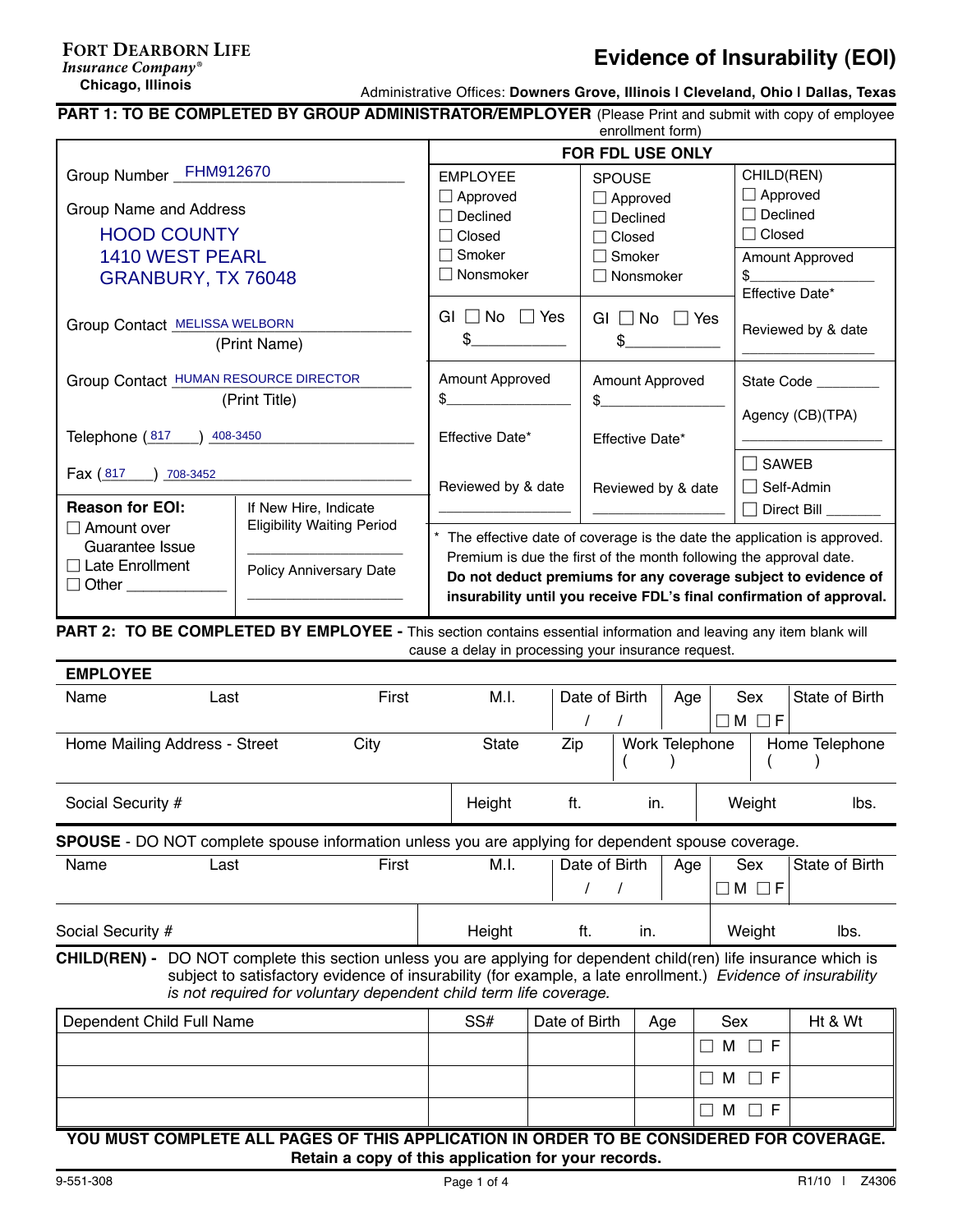Administrative Offices: **Downers Grove, Illinois | Cleveland, Ohio | Dallas, Texas**

#### **Part 3: Health Information (Answer all questions fully, accurately, and truthfully for any person applying for coverage.)**

| Check either "Yes" or "No" to each question and circle the specific                                                                                                                                                                                                                                                                                                                                                                                                                                                                                                                           | <b>Employee</b> |          | <b>Spouse</b>           |            | Child(ren)           |  |
|-----------------------------------------------------------------------------------------------------------------------------------------------------------------------------------------------------------------------------------------------------------------------------------------------------------------------------------------------------------------------------------------------------------------------------------------------------------------------------------------------------------------------------------------------------------------------------------------------|-----------------|----------|-------------------------|------------|----------------------|--|
| condition(s). Details to all "yes" answers must be provided below.<br>Failure to provide full information or providing false information may                                                                                                                                                                                                                                                                                                                                                                                                                                                  |                 |          |                         |            |                      |  |
| result in denial of benefits and/or possible investigation for fraud.                                                                                                                                                                                                                                                                                                                                                                                                                                                                                                                         | <b>Yes</b>      | No       | <b>Yes</b><br><b>No</b> | <b>Yes</b> | No.                  |  |
| 1. Has any person applying for coverage been seen, treated, advised or received<br>services from any health provider in the last 12 months, including routine<br>physicals?                                                                                                                                                                                                                                                                                                                                                                                                                   | □Yes □No        |          | □Yes □No                |            | $\Box$ Yes $\Box$ No |  |
| 2. Within the last 7 years, has any person applying for coverage had symptoms,<br>been diagnosed with and/or received treatment by/from a member of the<br>health profession for any of the conditions listed in the questions below?                                                                                                                                                                                                                                                                                                                                                         |                 |          |                         |            |                      |  |
| a. High blood pressure, heart attack, chest pain, shortness of breath, irregular<br>heartbeat, murmur, coronary artery disease, heart surgery (catheterization/<br>angioplasty/bypass, etc.), or any other disease or disorder of the heart or<br>circulatory system?                                                                                                                                                                                                                                                                                                                         |                 | □Yes □No | □Yes □No                |            | □Yes □No             |  |
| b. Enlarged glands, thyroid disorder, diabetes, abnormal glucose level, hepatitis,<br>cirrhosis, abnormal liver studies, hernia, ulcer, colitis or any other disease or<br>disorder of the liver, endocrine, or digestive system?                                                                                                                                                                                                                                                                                                                                                             | □Yes □No        |          | □Yes □No                |            | $\Box$ Yes $\Box$ No |  |
| c. Alcohol and/or drug abuse/addiction/treatment, depression, anxiety, bipolar,<br>ADD/ADHD, anorexia, bulimia or any other mental/nervous/behavioral disorder?                                                                                                                                                                                                                                                                                                                                                                                                                               | □Yes □No        |          | □Yes □No                |            | □Yes □No             |  |
| d. Asthma, emphysema, tuberculosis, pneumonia, COPD, sleep apnea, or any<br>other disease or disorder of the throat, lungs, or respiratory tract?                                                                                                                                                                                                                                                                                                                                                                                                                                             | □Yes □No        |          | □Yes □No                |            | $\Box$ Yes $\Box$ No |  |
| e. Prostate, uterus/tubes/ovaries, endometriosis, cystitis, kidney stone, renal<br>failure, sexually transmitted diseases, any disorder of the kidneys/bladder/<br>urinary tract, breast lumps/changes/biopsies, abnormal test results or any<br>other male/female disorder?                                                                                                                                                                                                                                                                                                                  | □Yes □No        |          | □Yes □No                |            | □Yes □No             |  |
| f. Cancer, tumor, cyst, moles, polyps, growth or any skin disorder (indicate<br>location and if benign/malignant)?                                                                                                                                                                                                                                                                                                                                                                                                                                                                            | □Yes □No        |          | □Yes □No                |            | □Yes □No             |  |
| g. Stroke, paralysis, convulsions, seizures, epilepsy, fainting, headaches,<br>dizziness, or any other disease or disorder of the nervous system?                                                                                                                                                                                                                                                                                                                                                                                                                                             | □Yes □No        |          | □Yes □No                |            | □Yes □No             |  |
| h. Arthritis, gout, rheumatism, neck or back strain/sprain/injury, deformity, loss of<br>limb, or any other disease or disorder of the back, spine, muscles, bones or joints?                                                                                                                                                                                                                                                                                                                                                                                                                 | □Yes □No        |          | □Yes □No                |            | □Yes □No             |  |
| 3. Has any person applying for coverage been diagnosed with or received<br>treatment for an immune system disorder, including AIDS-Related Complex<br>(ARC), Acquired Immune Deficiency Syndrome (AIDS), or tested positive for<br>antibodies to the AIDS (Human Immunodeficiency) Virus?                                                                                                                                                                                                                                                                                                     | □Yes □No        |          | □Yes □No                |            | □Yes □No             |  |
| 4. Does any person applying for coverage currently take medication (prescription<br>or otherwise), been prescribed medication, or has any person done so in the last<br>6 months?                                                                                                                                                                                                                                                                                                                                                                                                             | □Yes □No        |          | □Yes □No                |            | □Yes □No             |  |
| 5. Within the last 2 years, has any person applying for coverage had a physical<br>disability, surgery, or been confined to a hospital, skilled nursing or rehabilitation<br>facility, undergone any special examinations or laboratory tests, such as x-rays,<br>electrocardiograms, MRI, CAT Scans, PET or CT Scans, biopsies, blood or urine<br>tests; or had any medical advice, examination, consultation or treatment; and/or<br>been advised of future surgery, treatment, therapy, hospitalization, testing or<br>evaluation to be performed, not mentioned in questions 1 through 3? | □Yes □No        |          | □Yes □No                |            | □Yes □No             |  |
| 6. Is any person applying for coverage currently pregnant? If "Yes", indicate<br>Provide details of any current/<br>anticipated delivery date<br>prior complications on Page 3.                                                                                                                                                                                                                                                                                                                                                                                                               | □Yes □No        |          | □Yes □No                |            | □Yes □No             |  |
| 7. Has any person applying for coverage EVER HAD symptoms, been diagnosed<br>with, and/or received treatment from a member of the health profession for ANY<br><b>HEALTH CONDITION</b> other than those conditions listed above?                                                                                                                                                                                                                                                                                                                                                              | □Yes □No        |          | □Yes □No                |            | $\Box$ Yes $\Box$ No |  |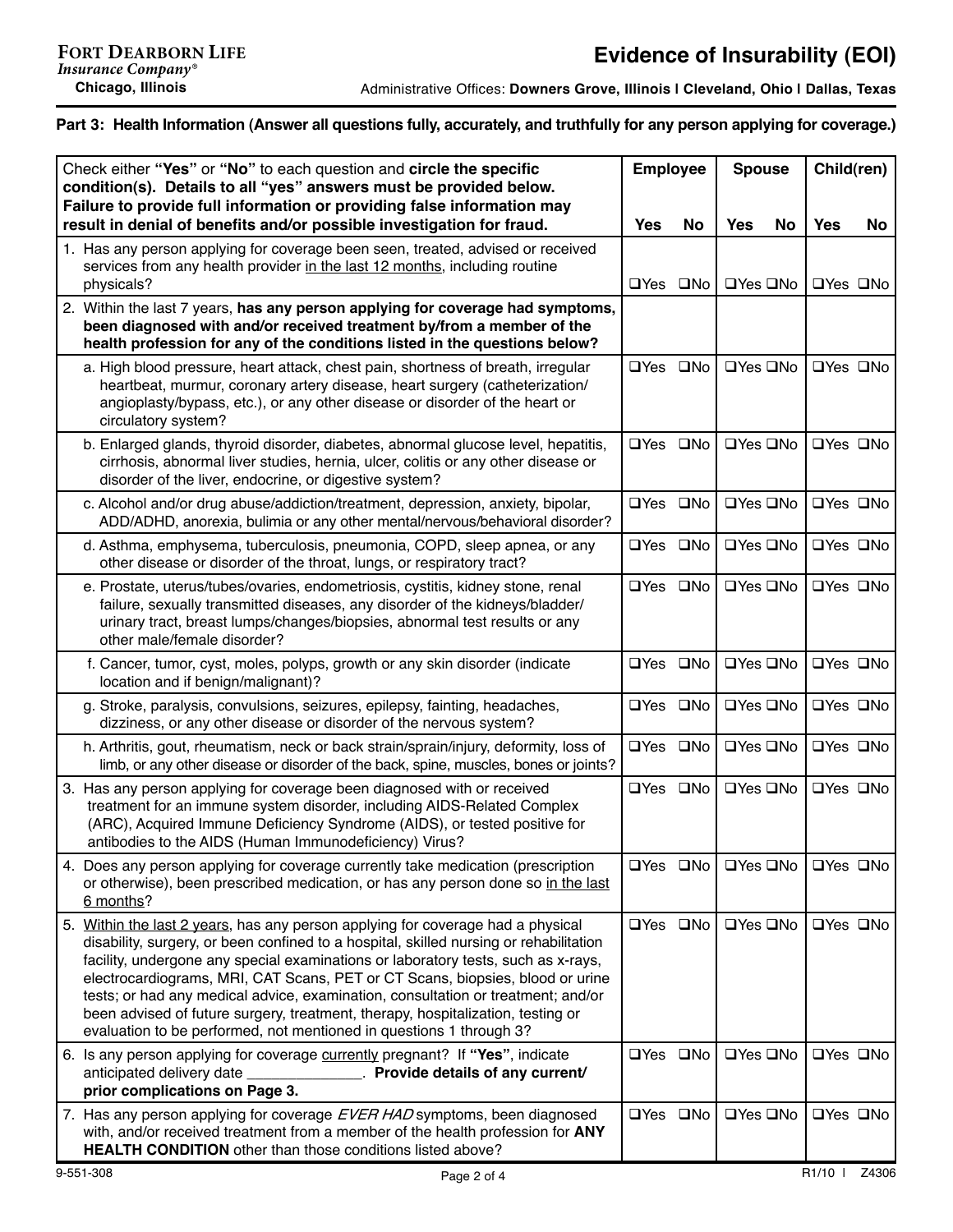Administrative Offices: **Downers Grove, Illinois | Cleveland, Ohio | Dallas, Texas**

Employee Name \_\_\_\_\_\_\_\_\_\_\_\_\_\_\_\_\_\_\_\_\_\_\_\_\_\_\_\_\_\_\_\_\_\_\_\_\_\_\_\_ Social Security #\_\_\_\_\_\_\_\_\_\_\_\_\_\_\_\_\_\_\_\_\_\_\_\_\_\_\_\_

### **Part 3 (Continued): Health Information (Answer all questions fully, accurately, and truthfully for any person applying for coverage.)**

|                                                                                                                                                       | Employee<br>Yes | No. | Spouse<br><b>Yes</b><br><b>No</b> | Child(ren)<br>Yes<br>No                                            |
|-------------------------------------------------------------------------------------------------------------------------------------------------------|-----------------|-----|-----------------------------------|--------------------------------------------------------------------|
| 8. Has any person applying for coverage used cigarettes or other tobacco<br>products in the last 2 years?                                             |                 |     |                                   | $\Box$ Yes $\Box$ No   $\Box$ Yes $\Box$ No   $\Box$ Yes $\Box$ No |
| 9. Has any person applying for converage been rated, declined, postponed or<br>limited in any way for life, health, accident or disability insurance? |                 |     |                                   | $\Box$ Yes $\Box$ No   $\Box$ Yes $\Box$ No   $\Box$ Yes $\Box$ No |

**PART 4:** Provide details of all 'YES' answers given to questions in PART 3. - If additional space is required, attach a separate signed and dated sheet.

| $\#$ | Person | Type of<br>Condition | Dates | Hospitalized<br>Yes<br>$\mathsf{No}$ | Surgery<br>Yes No | Treatment/<br>Medication | Current Meds/<br>Remaining<br>Problems | Physician's Name,<br>Address & Phone# |
|------|--------|----------------------|-------|--------------------------------------|-------------------|--------------------------|----------------------------------------|---------------------------------------|
|      |        |                      |       |                                      |                   |                          |                                        |                                       |
|      |        |                      |       |                                      |                   |                          |                                        |                                       |
|      |        |                      |       |                                      |                   |                          |                                        |                                       |
|      |        |                      |       |                                      |                   |                          |                                        |                                       |
|      |        |                      |       |                                      |                   |                          |                                        |                                       |
|      |        |                      |       |                                      |                   |                          |                                        |                                       |
|      |        |                      |       |                                      |                   |                          |                                        |                                       |
|      |        |                      |       |                                      |                   |                          |                                        |                                       |
|      |        |                      |       |                                      |                   |                          |                                        |                                       |
|      |        |                      |       |                                      |                   |                          |                                        |                                       |
|      |        |                      |       |                                      |                   |                          |                                        |                                       |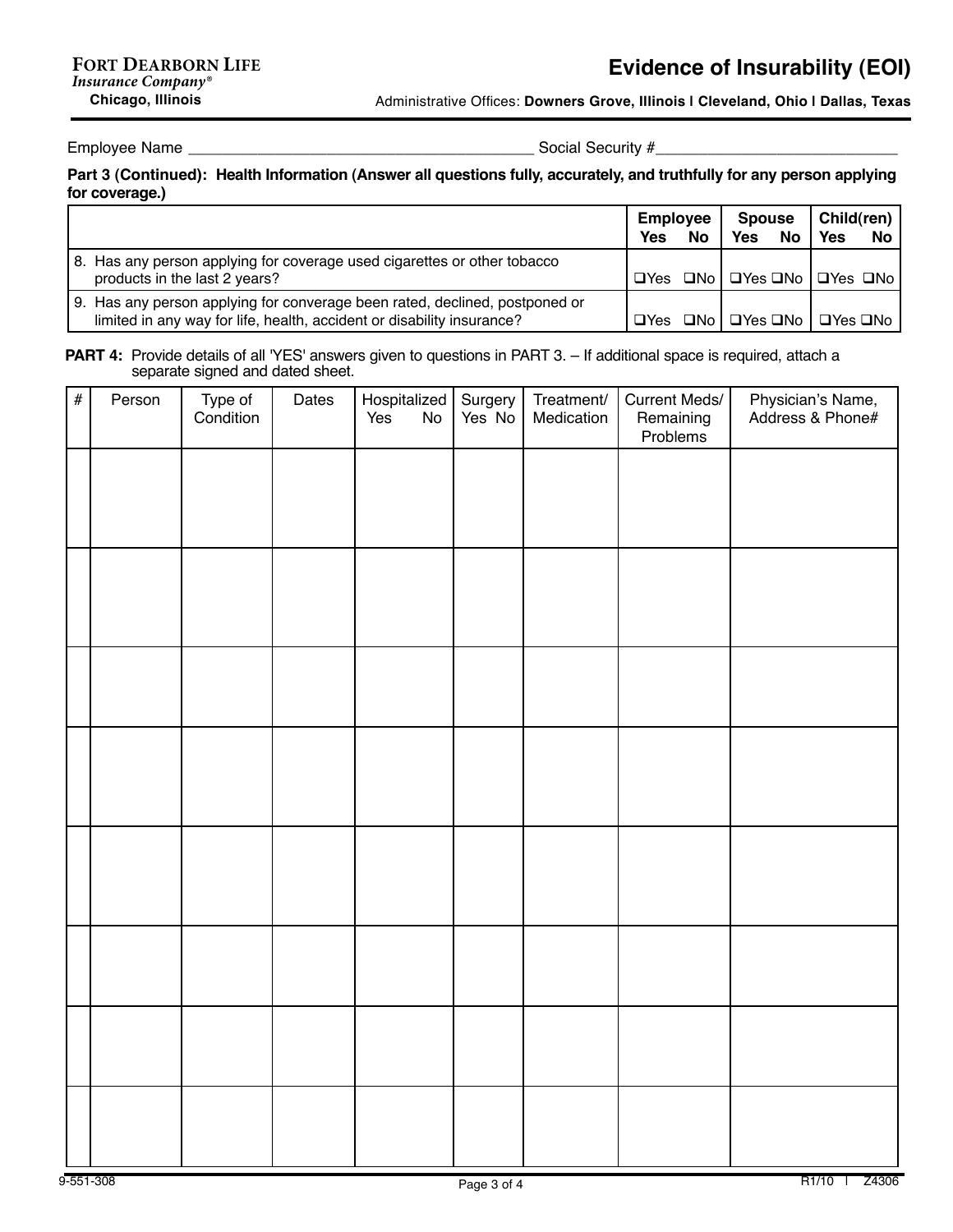Administrative Offices: **Downers Grove, Illinois | Cleveland, Ohio | Dallas, Texas**

Employee Name \_\_\_\_\_\_\_\_\_\_\_\_\_\_\_\_\_\_\_\_\_\_\_\_\_\_\_\_\_\_\_\_\_\_\_\_\_\_\_\_ Social Security #\_\_\_\_\_\_\_\_\_\_\_\_\_\_\_\_\_\_\_\_\_\_\_\_\_\_\_\_

No premiums may be deducted on amounts subject to evidence of insurability until a final decision regarding approval of coverage is received by your employer from Fort Dearborn Life.

**WARNING:** Any person who, knowingly and with intent to defraud any insurance company or other person, files an application for insurance or statement of claim containing any materially false information, or conceals for the purpose of misleading, information concerning any fact material thereto, commits a fraudulent insurance act which is a crime and subjects such person to criminal and civil penalties. (Not enforceable in Oregon or Virginia.)

**AGREEMENTS AND AUTHORIZATION:** I, the undersigned applicant(s), have read and agree that the above statements are complete, true and correctly recorded to the best of my knowledge and belief. Further, I understand Fort Dearborn Life Insurance Company<sup>®</sup> (FDL) shall not be liable for any claim arising prior to the date of approval of this application at FDL's Home Office.

To determine my eligibility for the coverages applied for, I authorize any medical professional, hospital, clinic or other medical or medically-related facility, medical provider, the MIB Group, Inc., or any Covered Entity or Health Plan as defined by the Health Insurance Portability and Accountability Act of 1996 (HIPAA) to disclose to FDL's underwriting department or its authorized representative(s) my medical records, or that of my children, including information concerning advice, care or treatment for any condition, including but not limited to drug or alcohol use or abuse, mental illness, HIV (AIDS Virus) or other sexually transmitted diseases.

I further authorize FDL to disclose the information obtained in the consideration of my application for insurance to its reinsurers and the MIB Group, Inc. a non-profit membership organization of life insurance companies which operates an information exchange on behalf of its members.

This authorization shall expire 24 months from the date it is signed. I understand and agree that:

- $\cdot$  I may revoke this authorization at any time, but that such a revocation will have no effect on any actions taken by FDL prior to receipt of the revocation;
- $\cdot$  Information provided pursuant to this authorization may be redisclosed by the recipient and no longer subject to the protections of the HIPAA Privacy Rule;
- $\cdot$  I should retain a duplicate copy of this authorization for my own records;
- $\cdot$  A photocopy of this authorization shall be as valid as the original;
- $\cdot$  I have received a Disclosure Statement; and
- $\cdot$  Coverage will not become effective until FDL approves my application, provided that I am actively at work on that day.

I as well as any other person authorized to act on my behalf or my personal representative, acknowledge the right upon request to obtain a true copy of this authorization from FDL.

If my answers on this application are incorrect or untrue, or if I refuse to sign this authorization, FDL has the right to deny benefits or rescind my coverage or that of my dependents, if applicable.

| Signature of Employee                                                  | Date |  |
|------------------------------------------------------------------------|------|--|
| Signature of Spouse (if requesting insurance)                          | Date |  |
| Signature of Dependent Child (if to be insured and of age of majority) | Date |  |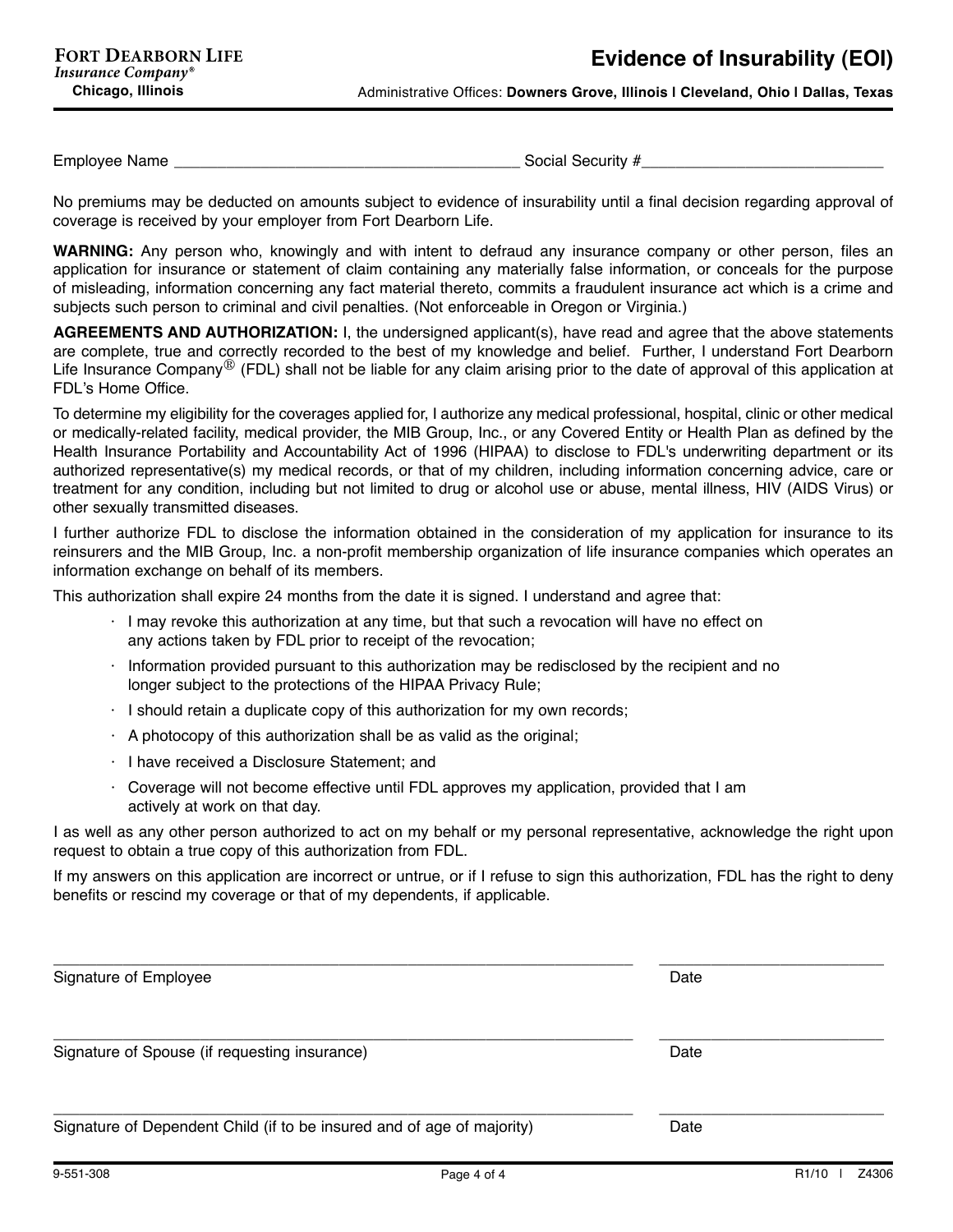A Dearborn  $\approx$  National" BRAND COMPANY

**Administrative Offices:** Downers Grove, Illinois | Cleveland, Ohio | Dallas, Texas

*(Please retain with your insurance records)*

Thank you for enrolling for Group Insurance with Fort Dearborn Life Insurance Company<sup>®</sup>. To assist us in processing the group policy, your signature on the Agreements and Authorization section of the Evidence of Insurability form authorizes information concerning proposed insureds to be released relative to each person's insurability. You or your personal representative are entitled to receive a copy of this authorization.

Information regarding your insurability will be treated as confidential. Fort Dearborn Life Insurance Company or its designated representative(s) may, however, make a brief report thereon to the Medical Information Bureau, a non-profit membership organization, of life insurance companies which operates as an information exchange on behalf of its members. If you apply to another Bureau member company for life or health insurance coverage, or a claim for benefits is submitted to such company, the Bureau, upon request, will supply each company with the information it may have in its file.

Upon receipt of a request from you, the Bureau will arrange disclosure of any information it may have in your file. If you question the accuracy of information in the Bureau's file you may contact the Bureau and seek a correction in accordance with the procedures set forth in the federal Fair Credit Reporting Act. The address of the Bureau's information office is Post Office Box 105, Essex Station, Boston MA 02112, telephone number 866-692-6901 (TTY 866-346-3642).

Fort Dearborn Life Insurance Company, its reinsurers, or designated representative(s) may also release information in its file to other life insurance companies to whom you may apply for life or health insurance, or to whom a claim for benefits may be submitted.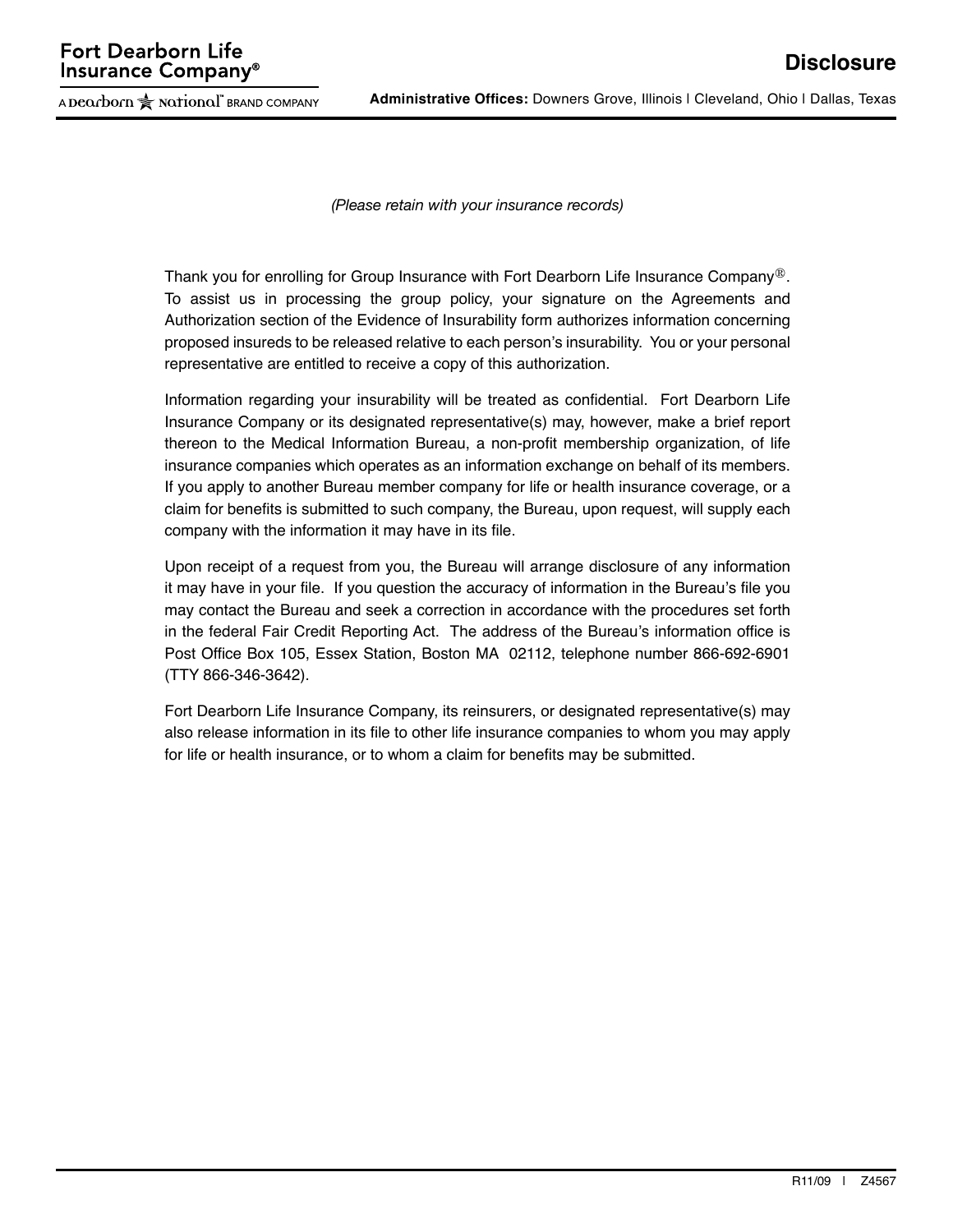## **The laws of some states require us to furnish you with the following notice:**

# **For Applications and Claims:**

**Colorado:** It is unlawful to knowingly provide false, incomplete, or misleading facts or information to an insurance company for the purpose of defrauding or attempting to defraud the company. Penalties may include imprisonment, fines, denial of insurance, and civil damages. Any insurance company or agent of an insurance company who knowingly provides false, incomplete, or misleading facts or information to a policyholder or claimant for the purpose of defrauding or attempting to defraud the policyholder or claimant with regard to a settlement or award payable from insurance proceeds shall be reported to the Colorado division of insurance within the department of regulatory agencies.

**District of Columbia:** WARNING: It is a crime to provide false or misleading information to an insurer for the purpose of defrauding the insurer or any other person. Penalties include imprisonment and/or fines. In addition, an insurer may deny insurance benefits if false information materially related to a claim was provided by the applicant.

**Florida:** Any person who knowingly and with intent to injure, defraud, or deceive any insurer files a statement of claim or an application containing any false, incomplete, or misleading information is guilty of a felony of the third degree.

**Hawaii:** For your protection, Hawaii law requires you be informed that presenting a fraudulent claim for payment of a loss or benefit is a crime punishable by fines or imprisonment, or both.

**Kentucky:** Any person who knowingly and with intent to defraud any insurance company or other person files an application for insurance or a statement of claim containing any materially false information or conceals, for the purpose of misleading, information concerning any fact material thereto commits a fraudulent insurance act, which is a crime.

**Louisiana:** Any person who knowingly presents a false or fraudulent claim for payment of a loss or benefit or knowingly presents false information in an application for insurance is guilty of a crime and may be subject to fines and confinement in prison.

**Maine & Washington:** It is a crime to knowingly provide false, incomplete, or misleading information to an insurance company for the purpose of defrauding the company. Penalties include imprisonment, fines and denial of insurance benefits.

**Maryland:** Any person who knowingly and willingly presents a false or fraudulent claim for payment of a loss or benefit or who knowingly and willfully presents false information in an application for insurance is guilty of a crime and may be subject to fines and confinement in prison.

**New Mexico:** Any person who knowingly presents a false or fraudulent claim for payment of a loss or benefit or knowingly presents false information in an application for insurance is guilty of a crime and may be subject to civil fines and criminal penalties.

**Ohio:** Any person who, with intent to defraud or knowingly that he is facilitating a fraud against an insurer, submits an application or files a claim containing a false or deceptive statement is guilty of insurance fraud.

**Oklahoma:** Any person who knowingly, with intent to injure, defraud or deceive any insurer, makes a claim for the proceeds of an insurance policy containing false, incomplete or misleading information is guilty of a felony.

**Pennsylvania:** Any person who knowingly and with intent to defraud any insurance company or other person files an application for insurance or statement of claim containing any materially false information or conceals for the purpose of misleading, information concerning any fact material thereto commits a fraudulent insurance act, which is a crime and subjects such person to criminal and civil penalties.

**Puerto Rico:** Any person who knowingly and with the intention of defrauding presents false information in an insurance application, or presents, helps, or causes the presentation of a fraudulent claim for the payment of a loss or any other benefit, or presents more than one claim for the same damage or loss, shall incur a felony and, upon conviction, shall be sanctioned for each violation with the penalty of a fine of not less than five thousand dollars(\$5,000) and not more than ten thousand dollars (\$10,000), or a fixed term of imprisonment for three (3) years, or both penalties. Should aggravating circumstances are present, the penalty thus established may be increased to a maximum of five (5) years, if extenuating circumstances are present, it may be reduced to a minimum of two (2) years.

**Rhode Island:** Any person who knowingly presents a false or fraudulent claim for payment of a loss or benefit or knowingly presents false information in an application for insurance is guilty of a crime and may be subject to fines and confinement in prison.

**Tennessee:** It is a crime to knowingly provide false incomplete or misleading information to an insurance company for the purpose of defrauding the company. Penalties include imprisonment, fines and denial of insurance benefits

**Virginia:** It is a crime to knowingly provide false, incomplete or misleading information to an insurance company for the purpose of defrauding the company. Penalties include imprisonment, fines and denial of insurance benefits.

Products and services marketed under the Dearborn National™ brand and the star logo are underwritten and/or provided by Fort Dearborn Life Insurance Company® (Downers Grove, IL) in all states (excluding New York), the District of Columbia, the United States Virgin Islands, the British Virgin Islands and Guam.